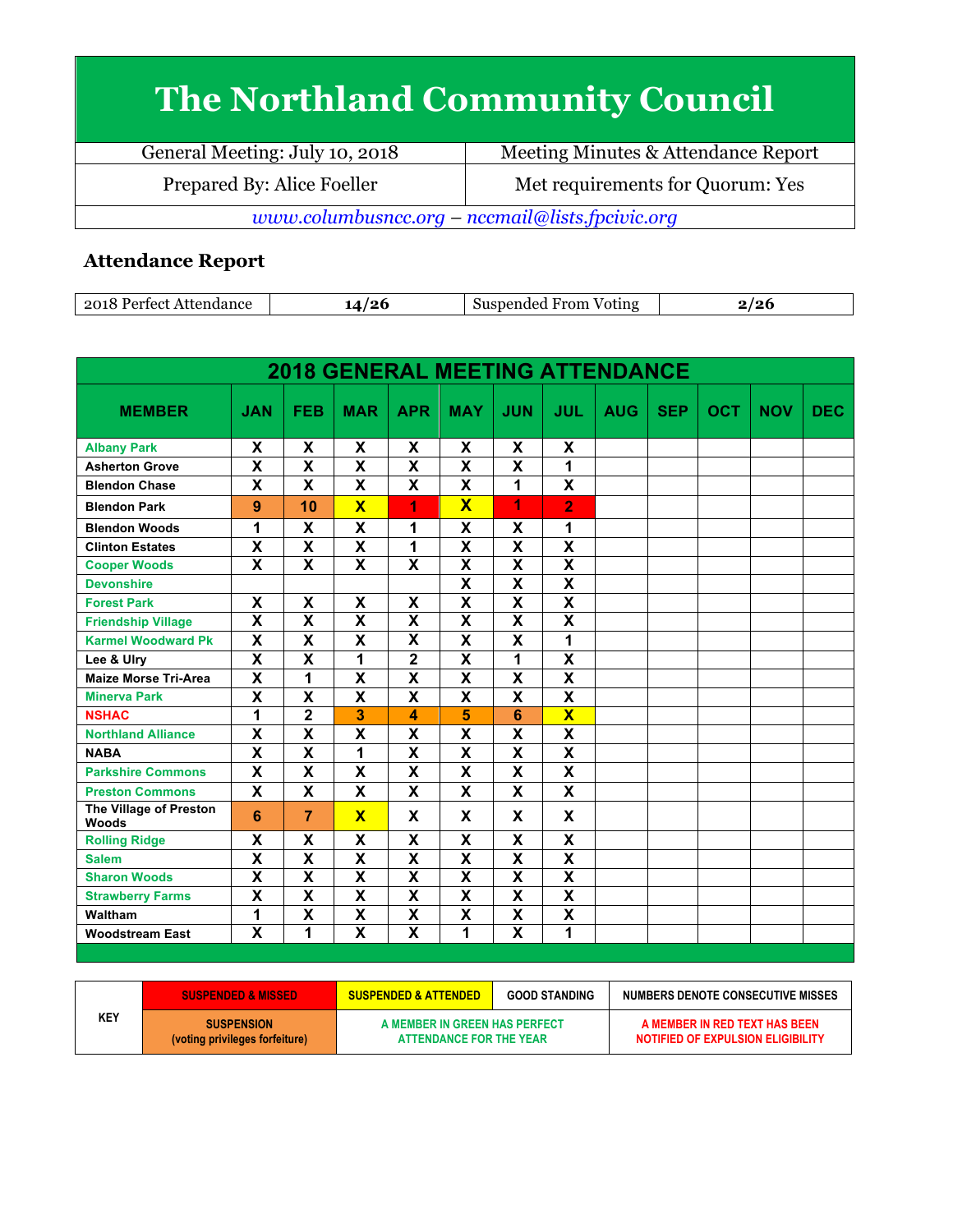| <b>Roll Call</b>                                                                        | Roll was taken. See above chart for details.<br>$\bullet$                                                                                                                                                                                                                                                                                                                                                                                                                                                                                                                                                                                                                                                                                                                                                                                                                                                                                                                                                                                                                                                                                                                                                                                                                                                                                                                                                                                                                                                                                                                                                                                                                                                                                                                                                                                                                                                                                                                                                                                                                                                                                                |
|-----------------------------------------------------------------------------------------|----------------------------------------------------------------------------------------------------------------------------------------------------------------------------------------------------------------------------------------------------------------------------------------------------------------------------------------------------------------------------------------------------------------------------------------------------------------------------------------------------------------------------------------------------------------------------------------------------------------------------------------------------------------------------------------------------------------------------------------------------------------------------------------------------------------------------------------------------------------------------------------------------------------------------------------------------------------------------------------------------------------------------------------------------------------------------------------------------------------------------------------------------------------------------------------------------------------------------------------------------------------------------------------------------------------------------------------------------------------------------------------------------------------------------------------------------------------------------------------------------------------------------------------------------------------------------------------------------------------------------------------------------------------------------------------------------------------------------------------------------------------------------------------------------------------------------------------------------------------------------------------------------------------------------------------------------------------------------------------------------------------------------------------------------------------------------------------------------------------------------------------------------------|
|                                                                                         | <b>Liaison Reports</b>                                                                                                                                                                                                                                                                                                                                                                                                                                                                                                                                                                                                                                                                                                                                                                                                                                                                                                                                                                                                                                                                                                                                                                                                                                                                                                                                                                                                                                                                                                                                                                                                                                                                                                                                                                                                                                                                                                                                                                                                                                                                                                                                   |
| <b>Columbus Fire Department</b><br>Station 24                                           | No report<br>$\bullet$                                                                                                                                                                                                                                                                                                                                                                                                                                                                                                                                                                                                                                                                                                                                                                                                                                                                                                                                                                                                                                                                                                                                                                                                                                                                                                                                                                                                                                                                                                                                                                                                                                                                                                                                                                                                                                                                                                                                                                                                                                                                                                                                   |
| <b>Columbus Police Department</b><br>Officer Scott Clinger<br><b>Officer Larry Geis</b> | Larry Geis spoke about the parking violation ordinance<br>٠<br>update from the City Council. Cars (as always) cannot<br>remain on the street for more than 72 hours. The change is<br>that they must move the cars 75 feet to comply. This will<br>help prevent abandoned, nonworking cars from being left on<br>the street so long.<br>Next Neighborhood Block Watch meeting is being scheduled<br>$\bullet$<br>for mid-September or early October.<br>Discussion was held on handicapped placards and how they<br>$\bullet$<br>must be displayed. Police can request verification that the<br>placard belongs to the person driving the car.                                                                                                                                                                                                                                                                                                                                                                                                                                                                                                                                                                                                                                                                                                                                                                                                                                                                                                                                                                                                                                                                                                                                                                                                                                                                                                                                                                                                                                                                                                           |
| <b>City Attorney's Office</b><br><b>Bill Sperlazza</b>                                  | No report<br>$\bullet$                                                                                                                                                                                                                                                                                                                                                                                                                                                                                                                                                                                                                                                                                                                                                                                                                                                                                                                                                                                                                                                                                                                                                                                                                                                                                                                                                                                                                                                                                                                                                                                                                                                                                                                                                                                                                                                                                                                                                                                                                                                                                                                                   |
| <b>Columbus Public Library Liaison</b><br>Keith Hanson (Karl Road Branch Manager)       | The Karl Road Library is a free lunch site, Monday through<br>$\bullet$<br>Friday, 12:15 PM to 1 PM, ages 1 to 18 and a free snack site as<br>well at 4 PM, same ages.<br>The Summer Reading Challenge is going on and is for all<br>$\bullet$<br>ages, have about 50 teens volunteering to help administer<br>the program, help sign up families.<br>A Child's Homestead activity was held July 10 at the library<br>$\bullet$<br>that allowed children to experience 1800s activities and toys.<br>Hands-On Help computer open learning labs are open on<br>$\bullet$<br>second Wednesdays of the month: July 11th and August 8th<br>from 9:30 AM to 11:30 AM. It's an opportunity to get one-<br>on-one computer assistance from library staff with job<br>searching, using the Internet, etc.<br>Ohio Means Jobs and Hands On Central Ohio had a good<br>$\bullet$<br>event last month. They will be there the second Wednesday<br>of each month to help local resident access jobs and<br>charitable and government assistance.<br>Northern Lights is having a Career Institute for teens going<br>$\bullet$<br>into 9th through 12th grades. Expanding Visions Foundation<br>will provide a four-week class assessing career interests and<br>applying for jobs, creating resumes and practicing<br>interviewing.<br>Homework Help is still available during the summer<br>٠<br>Tuesday and Thursday at Northern Lights for students who<br>are in summer school.<br>At our June Board of Trustees meeting, it was agreed upon<br>٠<br>that the Karl Road library will rebuilt! Because we are very<br>busy and have community support, that pushed us to the top<br>of the list. Keith will keep the group apprised of the planning<br>and building stages. The new building will be built on the<br>same property. Hilltop, Reynoldsburg and Gahanna will be<br>receiving renovations or rebuilds. Steve from Preston Woods<br>reminded Keith that NCC buried a time capsule in front of<br>the library that will need to be recovered. Keith said the time<br>capsule is on his radar. Approximately 40,000 square feet of<br>space is planned. |
| <b>FACT &amp; Consider Biking</b><br>David Roseman                                      | No report<br>٠                                                                                                                                                                                                                                                                                                                                                                                                                                                                                                                                                                                                                                                                                                                                                                                                                                                                                                                                                                                                                                                                                                                                                                                                                                                                                                                                                                                                                                                                                                                                                                                                                                                                                                                                                                                                                                                                                                                                                                                                                                                                                                                                           |
| <b>Northland Area Business Association</b><br>Alicia Ward                               | Alicia reported the NABA golf outing will be September 13th,<br>$\bullet$<br>at the York Golf Club in Worthington, and 20% of proceeds<br>go to the YMCA.                                                                                                                                                                                                                                                                                                                                                                                                                                                                                                                                                                                                                                                                                                                                                                                                                                                                                                                                                                                                                                                                                                                                                                                                                                                                                                                                                                                                                                                                                                                                                                                                                                                                                                                                                                                                                                                                                                                                                                                                |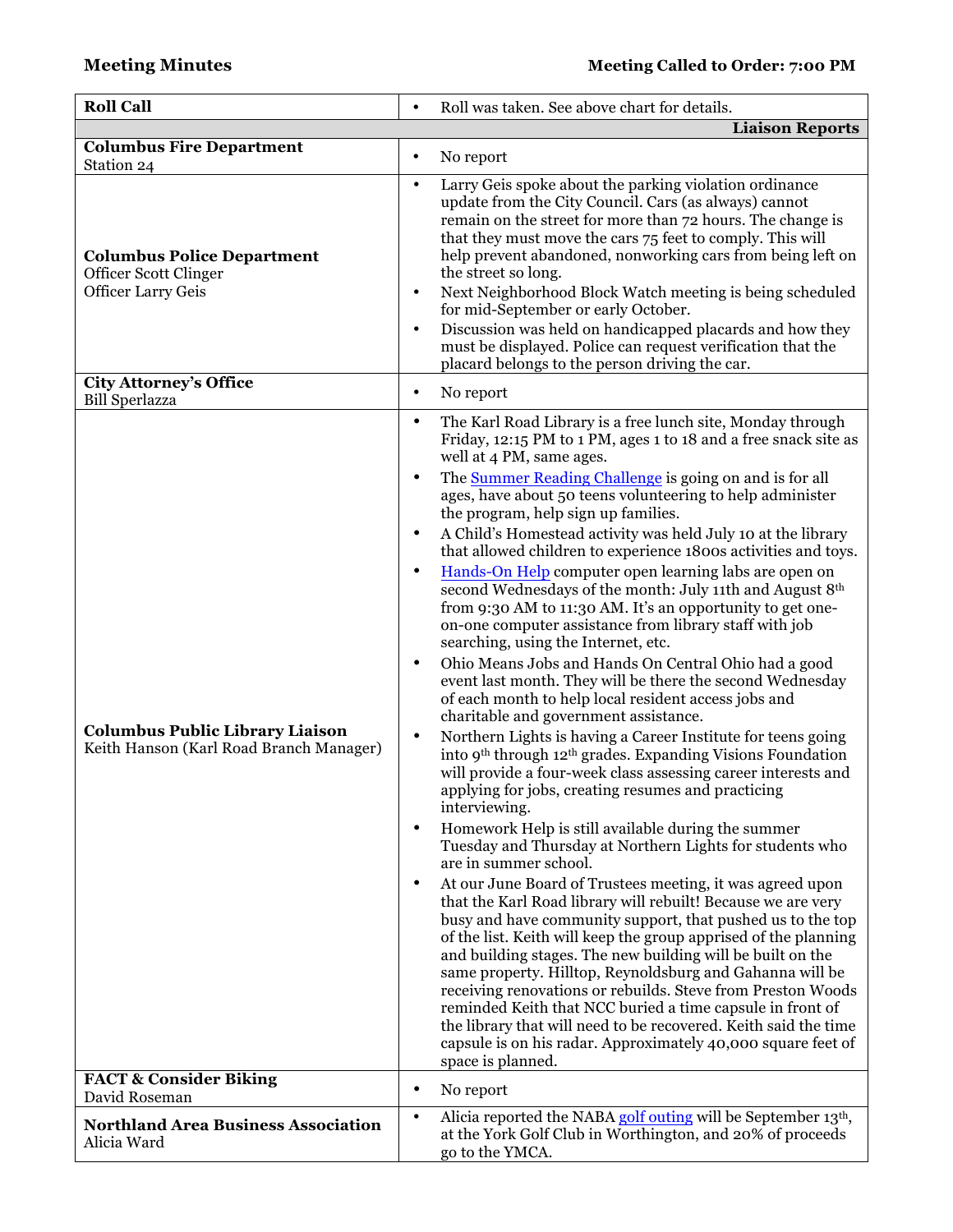|                                                                                 | NABA executive meeting is the third Wednesday of the<br>month at the Days Inn on 161, and it is a public meeting.                                                                                                                                                                                                                                                                                                                                                                                                                                                                                                                                                                                                                                                                                                                                                                                                                                                                                                                                                                                                                                                                                                                                                                                                                            |
|---------------------------------------------------------------------------------|----------------------------------------------------------------------------------------------------------------------------------------------------------------------------------------------------------------------------------------------------------------------------------------------------------------------------------------------------------------------------------------------------------------------------------------------------------------------------------------------------------------------------------------------------------------------------------------------------------------------------------------------------------------------------------------------------------------------------------------------------------------------------------------------------------------------------------------------------------------------------------------------------------------------------------------------------------------------------------------------------------------------------------------------------------------------------------------------------------------------------------------------------------------------------------------------------------------------------------------------------------------------------------------------------------------------------------------------|
| 161 TaskForce<br>George Schmidt                                                 | George passed out restaurant passports and displayed the<br>$\bullet$<br>single-sheet version you can print out. One resident formed<br>a dining club of 12 who are going around to all of the<br>restaurants. If you get a sticker from all of them by the end<br>of the year, you'll receive a \$25 gift card.<br>George reported that Flag Day was a big success with flags<br>$\bullet$<br>up and down 161, and an event with free food.<br>Because the residents care, we were able to get the<br>$\bullet$<br>businesses involved, which got the attention of the City of<br>Columbus. Dublin-Granville Road is an important corridor.<br>Please support our efforts and our businesses.<br>Next 161 Clean Up is July 14 at 9 AM. Meet at the Jiffy Lube<br>$\bullet$<br>on 161 for a McDonalds breakfast hosted by the YMCA<br>North.<br>Chipotle fundraiser July 24 from 4-8 PM - 161 Task Force<br>will receive 50 PERCENT of revenues from Chipotle during<br>the event if you bring the flyer.                                                                                                                                                                                                                                                                                                                                    |
| <b>City of Columbus Community Liaison</b><br>Chris Suel                         | No report.<br>$\bullet$                                                                                                                                                                                                                                                                                                                                                                                                                                                                                                                                                                                                                                                                                                                                                                                                                                                                                                                                                                                                                                                                                                                                                                                                                                                                                                                      |
|                                                                                 | <b>Selected Discussions</b>                                                                                                                                                                                                                                                                                                                                                                                                                                                                                                                                                                                                                                                                                                                                                                                                                                                                                                                                                                                                                                                                                                                                                                                                                                                                                                                  |
| <b>Northside Health Advisory</b><br>Commission<br>Jenny Lin                     | Jenny Lin explained we are working on assessing the health<br>$\bullet$<br>concerns of the area. Index cards were passed out for<br>meeting attendees to document their top three health<br>concerns in your neighborhood.<br>Trauma Responsive Care training will be available July 17 at<br>$\bullet$<br>5:30 at Linden Life Fellowship, 877 E 11th Ave, Columbus<br>Malaika Brewer spoke about the Neighborhood Health<br>$\bullet$<br>Ambassador Program which is new and is recruiting<br>ambassadors who will receive extensive training. For now<br>there will be information sessions to explain what being an<br>ambassadors entails and what the benefits are. If you are<br>interested, please choose a time and <b>RSVP</b> here.                                                                                                                                                                                                                                                                                                                                                                                                                                                                                                                                                                                                |
| <b>Round Table Discussion: Jill Frost from</b><br>the St. Vincent Family Center | St. Vincent Family Center was established in 1875. We<br>$\bullet$<br>started as an orphanage, and later started providing mental<br>health services to children. We now have classrooms and<br>preschools. We are a last resort preschool for children who<br>have been kicked out of other preschools. We have a<br>residential ward for children whose behaviors can't be<br>accommodated at home.<br>We recently started overseeing foster care. We provide care<br>$\bullet$<br>for the families we serve and for Franklin County Children's<br>Services. The drug crisis we have in our community is<br>causing a lot of parents to be temporarily unable to care for<br>their children. We are recruiting foster parents because we<br>have a lot of children coming into care and we don't want<br>children to have to move far from their communities when<br>they are put into foster care. Currently children are birth to<br>11 years old. We have informational meetings once per<br>month. One is July 19 at 7 PM. It is held like an open house.<br>More information is here. If you yourself are not a candidate,<br>you may know the neighborhood mom who takes in<br>everyone and helps all the children, and that person may be<br>someone you can tell about it. Please pass the information<br>on to your associations. |
| <b>Treasurer</b>                                                                | <b>NCC Officer Reports</b>                                                                                                                                                                                                                                                                                                                                                                                                                                                                                                                                                                                                                                                                                                                                                                                                                                                                                                                                                                                                                                                                                                                                                                                                                                                                                                                   |
| <b>Felix Quachey</b>                                                            | Report as distributed via email at start of the meeting.                                                                                                                                                                                                                                                                                                                                                                                                                                                                                                                                                                                                                                                                                                                                                                                                                                                                                                                                                                                                                                                                                                                                                                                                                                                                                     |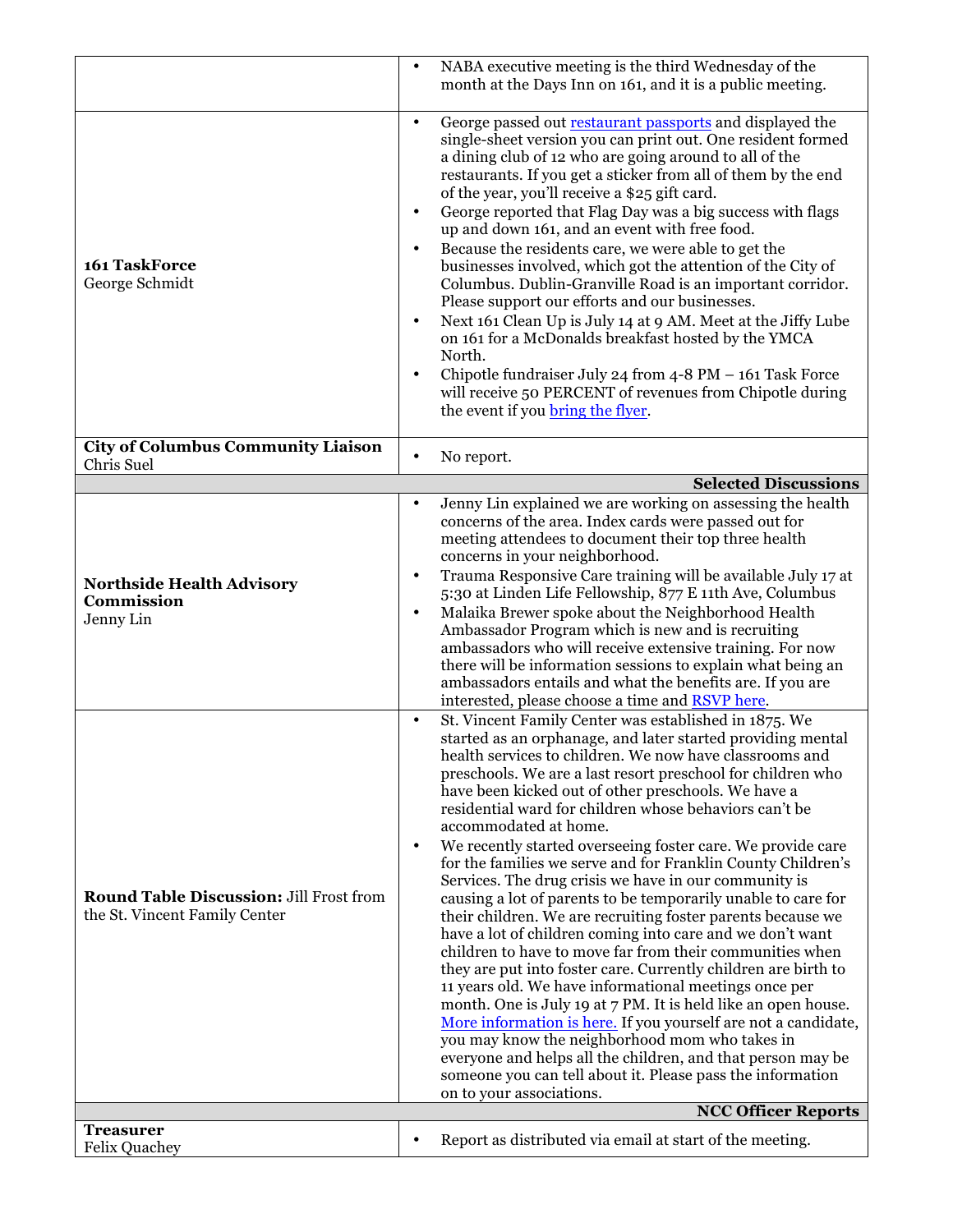| <b>Secretary</b><br>Alice Foeller                                                          | No report<br>$\bullet$                                                                                                                                                                                                                                                                                                                                                                                                                                                                                                                                                                                                                                                                                                                                                                                                                                                       |
|--------------------------------------------------------------------------------------------|------------------------------------------------------------------------------------------------------------------------------------------------------------------------------------------------------------------------------------------------------------------------------------------------------------------------------------------------------------------------------------------------------------------------------------------------------------------------------------------------------------------------------------------------------------------------------------------------------------------------------------------------------------------------------------------------------------------------------------------------------------------------------------------------------------------------------------------------------------------------------|
| <b>Vice President</b>                                                                      |                                                                                                                                                                                                                                                                                                                                                                                                                                                                                                                                                                                                                                                                                                                                                                                                                                                                              |
| <b>Roger Davidson</b>                                                                      | No report<br>$\bullet$                                                                                                                                                                                                                                                                                                                                                                                                                                                                                                                                                                                                                                                                                                                                                                                                                                                       |
| President<br>Alicia Ward                                                                   | Alicia had lunch with the Mayor last week, and it was<br>$\bullet$<br>successful.<br>Alicia has been working behind the scenes on a couple of<br>$\bullet$<br>other projects which will be unveiled soon.<br>She needs some help from someone who can research some<br>$\bullet$<br>points of interest for a bus tour of Northland that is in the<br>works. If you know a great point of interest that would be a<br>tour stop, please share with Alicia.                                                                                                                                                                                                                                                                                                                                                                                                                    |
|                                                                                            | <b>NCC Committee Reports</b>                                                                                                                                                                                                                                                                                                                                                                                                                                                                                                                                                                                                                                                                                                                                                                                                                                                 |
| <b>Nominating Committee</b>                                                                | No report<br>$\bullet$                                                                                                                                                                                                                                                                                                                                                                                                                                                                                                                                                                                                                                                                                                                                                                                                                                                       |
| <b>Banquet Committee</b><br>Alicia Ward, Chair                                             | No report<br>$\bullet$                                                                                                                                                                                                                                                                                                                                                                                                                                                                                                                                                                                                                                                                                                                                                                                                                                                       |
| <b>Independence Day Parade Committee</b><br>Alicia Ward<br>Web site is northlandparade.org | The parade turned out really well.<br>$\bullet$<br>We need a chair for 2019. We have a great co-chair who has<br>$\bullet$<br>a lot of information and will do a lot of work, and the event<br>just needs someone to take the leadership and preside over<br>the meetings. Many people volunteer and help with the<br>project. You'll have lots of support.<br>It's an event that showcases our neighborhood and is<br>$\bullet$<br>important for Northland pride.<br>Channel 6 posted video of the parade on Twitter and<br>$\bullet$<br>Facebook.                                                                                                                                                                                                                                                                                                                          |
| <b>Development Committee</b><br>Dave Paul, Chair                                           | June 27 meeting items covered:<br>$\bullet$<br>The Target development at Hamilton Road and 161<br>$\bullet$<br>presented their graphics plan to establish standards for<br>graphics in this district. Digital automatic changeable signs<br>were prohibited for example. Ground is already broken.<br>Dave acknowledged Albany Park residents for contributing<br>to a project everyone can live with.<br>Giant Eagle at New Albany Road at 161 requested new<br>$\bullet$<br>signage to show where to pick up groceries that are pre-<br>ordered. That was approved.<br>Morse and Maize Road is getting a new Dunkin<br>Donuts/Baskin Robbins, owned by the same owner as the<br>161 location. They are requesting graphics variances to<br>increase size of signs. We recommended approval after the<br>plan was changed to more closely comply with the existing<br>code. |
| <b>Graphics and Code Task Force</b><br>Bill Logan                                          | No report<br>$\bullet$                                                                                                                                                                                                                                                                                                                                                                                                                                                                                                                                                                                                                                                                                                                                                                                                                                                       |
|                                                                                            | <b>Additional Discussions</b>                                                                                                                                                                                                                                                                                                                                                                                                                                                                                                                                                                                                                                                                                                                                                                                                                                                |
| <b>Other Old Business</b>                                                                  | No report<br>$\bullet$                                                                                                                                                                                                                                                                                                                                                                                                                                                                                                                                                                                                                                                                                                                                                                                                                                                       |
| <b>Other New Business</b>                                                                  | Sandra Lopez - July 24 from 6 to 7:30 PM at the Pride<br>$\bullet$<br>Center there will be a 2018 Columbus City Council<br>Community Meeting at 248 E. 11th Ave. 6 to 7:30 PM. The<br>event gives residents a chance to talk about diverse subject<br>matter in an informal, one-on-one setting with<br>councilmembers, staff and department leadership.<br>July 25 there will be a meeting about Public Safety with a<br>$\bullet$<br>location to be announced.<br>Dave passed along a question from a member about whether<br>$\bullet$<br>any of the meetings will actually take place IN Northland.<br>Sandra said they are trying to spread them around. Alicia                                                                                                                                                                                                         |
|                                                                                            | offered to help scout a location.<br>Sudarshan Pyakurel has an event to inform the community                                                                                                                                                                                                                                                                                                                                                                                                                                                                                                                                                                                                                                                                                                                                                                                 |